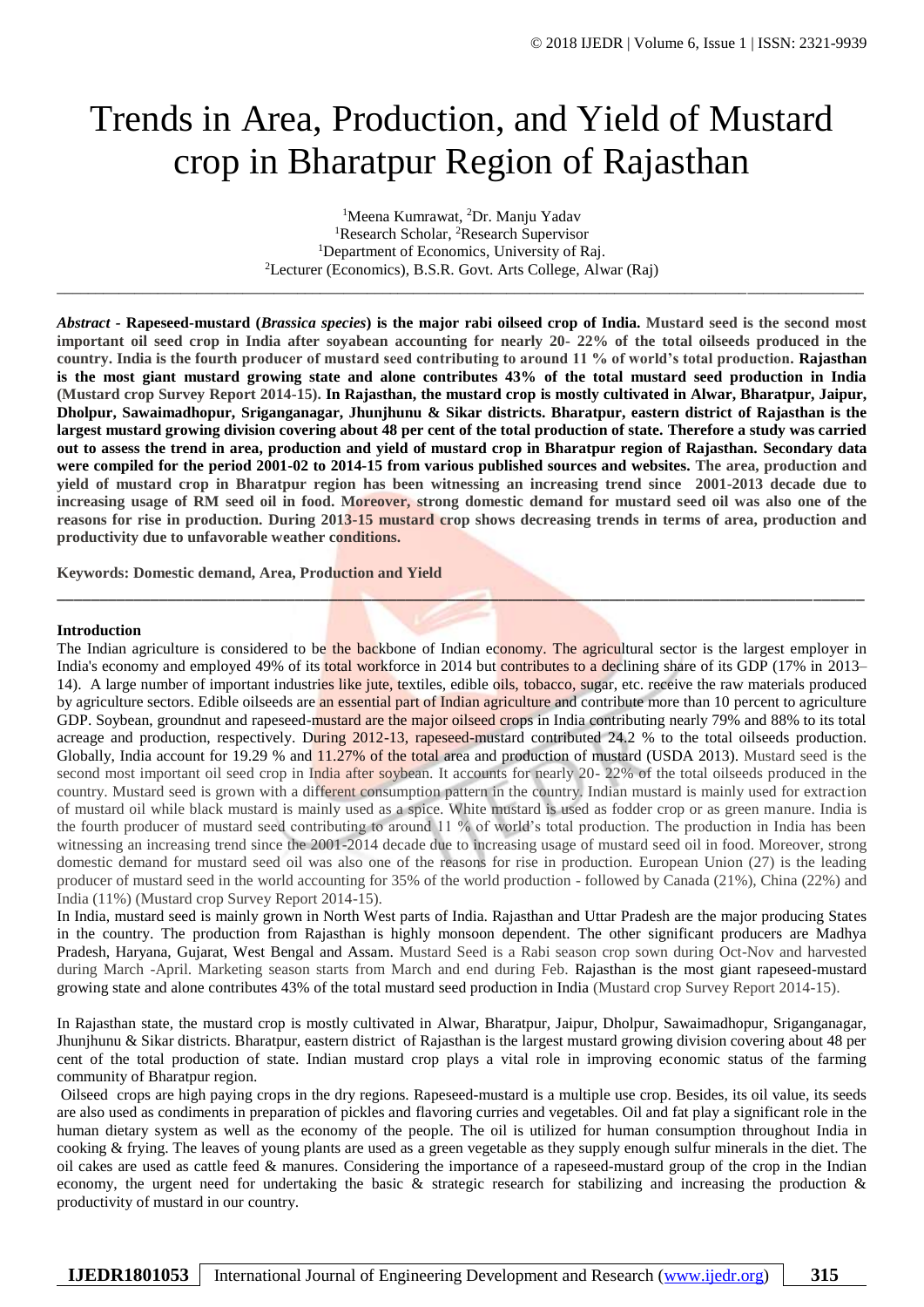# **Objective of the study**

The important objective of this paper is to analyze the trends in the area, production, and yield of mustard in Bharatpur Region of Rajasthan.

## **Methodology**

Agricultural development is a complex problem. Therefore, reliable collection and sources of data are necessary for decision making and future planning. The study relies on secondary data compiled from various published sources. Data on the area, production and yield were collected from the Agricultural Statistics at a Glance from 2001 to 2015, Directorate of Economics and Statistics (DES), Ministry of Agriculture, GOI, Agriculture department of Yojana Bhawan, C-scheme, Jaipur. To analyze the changes in the area, production and yield of the mustard crop in Bharatpur region of Rajasthan, data were collected for the period from 2001-02 to 2014-15.

#### **Trends in Area, Production, and Yield of mustard crop**

Production of rapeseed and mustard has increased significantly in the country during the last few years. Trends are the drifts in data over long periods of time.

"Gradual changes in the variable data over a long period and cause apparent increase or decrease in it that may not be detected in a year to year analysis." (Goodwin, 1994)

"Trend analysis uses time variable as a surrogate for capturing the effect of changes in other variables that either cannot be measured or in groups of Variables that change so gradually that collecting the information is not worth the effort."

(Tomek & Kenneth, 2003)

The trend analysis not only depicts the past behavior pattern of the dependent variable but also provides forecast about its prospects. The trend analysis of the area, production and yield of the mustard crop for 15 years from 2001 to 2015 has been divided into seven sub periods starting from 2001-03 to 2013-15. There have shown considerable changes in the area, production and yield of the mustard crop in Bharatpur region of Rajasthan during this period.

#### **Trends in area of mustard crop**

Two-year averages of the area for the mustard crop are presented in table 1. Figure 1 illustrates the trends in the area of the mustard crop in five districts of Bharatpur region of Rajasthan and total of Bharatpur region also included. In Bharatpur region of Rajasthan area under mustard crop increased from 5.31 lakh ha in 2001-03 to 8.66 lakh ha in 2005-07.During the year 2007-09 area under the crop declined and reached a level of 7.61 lakh ha but again increased from 2011 to 13. Area for the mustard crop in Bharatpur region is fluctuating. In all of five districts of Bharatpur region, the highest increasing trend in the area of the mustard crop can be seen in Sawai Madhopur which is 0.71 lakh ha in 2001-03 and by increasing reached at the level of 1.98 lakh ha during 2005-07. It decreased during 2007-09 and 2009-11 but again get the position of increasing, and in 2013-15 it became 0.83 lakh ha. Alwar and Bharatpur are the most important districts for the mustard crop regarding the area.

In figure 1 red line is the trend line for the mustard crop in Bharatpur region which shows the increasing trends in the area for the mustard crop in Bharatpur region of Rajasthan.

| Table1 |                         |         |         |         |         |         |           |         |
|--------|-------------------------|---------|---------|---------|---------|---------|-----------|---------|
| s.no.  | District                | 2001-03 | 2003-05 | 2005-07 | 2007-09 | 2009-11 | 2011-2013 | 2013-15 |
|        | Alwar                   | 2.02    | 2.56    | 2.88    | 2.34    | 2.52    | 2.55      | 2.34    |
| 2      | Bharatpur               | 1.66    | 2.14    | 2.25    | 2.07    | 2.01    | 2.2       | 2.04    |
|        | Dholpur                 | 0.54    | 0.79    | 0.72    | 0.6     | 0.63    | 0.7       | 0.66    |
|        | Sawai Madhopur          | 0.71    | 1.66    | 1.98    | 1.56    | 1.55    | 1.76      | 1.85    |
|        | Karoli                  | 0.37    | 1.48    | 0.97    | 0.84    | 0.75    | 0.82      | 0.83    |
|        | <b>Bharatpur Region</b> | 5.31    | 7.9     | 8.66    | 7.61    | 7.46    | 8.03      | 7.72    |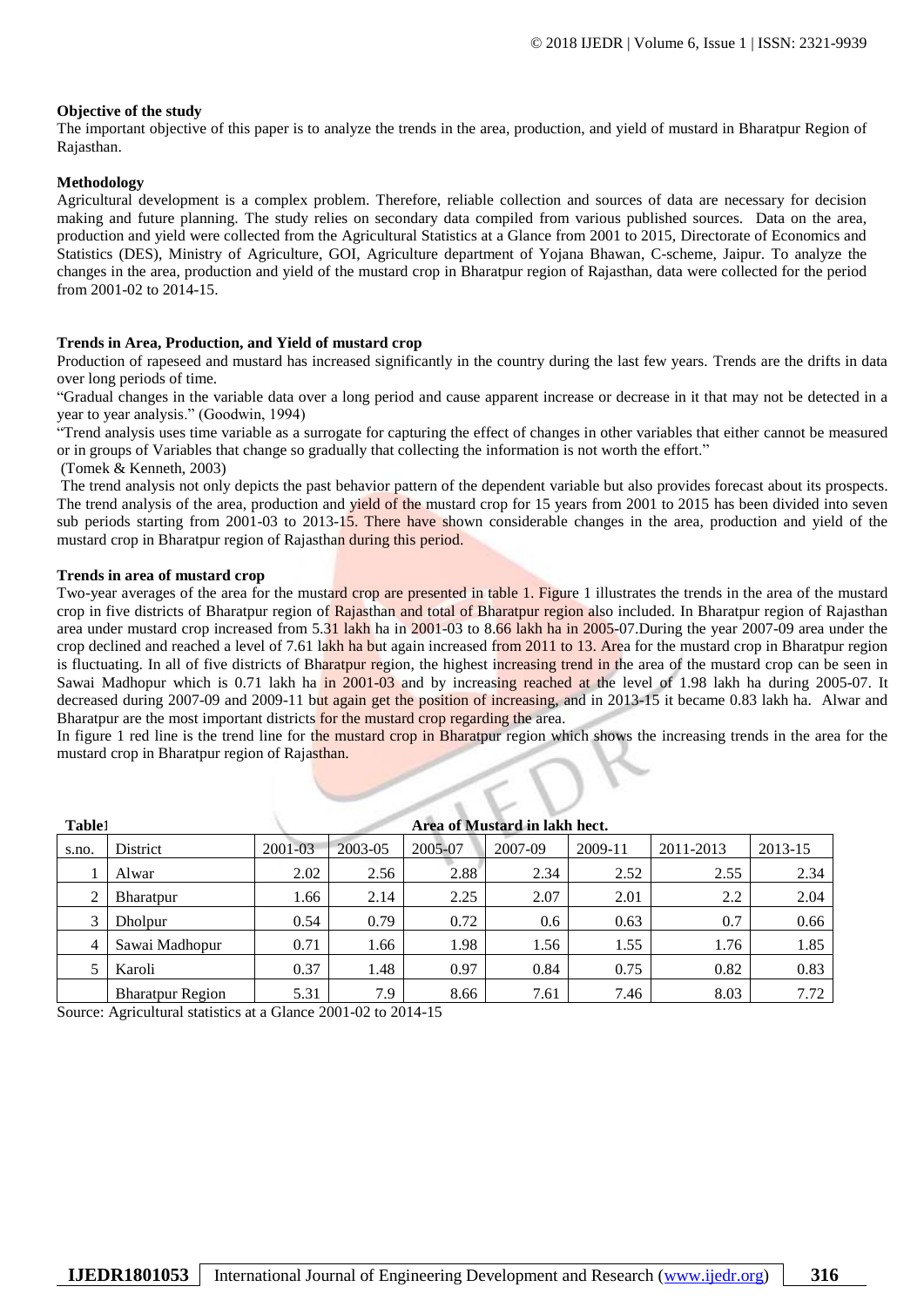

Figure1: Trends in area (lakh ha.) of mustard crop

# **Trends in production of mustard crop**

The production of mustard in Bharatpur region which was about 5.25 lakh tonnes in 2001-03 increased sharply and had doubled 11.85 lakh tones during 2009-11. However, there is some slightly declining position in mustard production during 2013-15. Lower production of mustard crop was due to lower sowing and fall in sowing was delay in monsoon arrival. Also delayed harvesting of kharif crops ensured a delayed sowing of Mustard crop. Higher temperature during sowing period also had an adverse impact on the sowing which directly affected the production of mustard crop. In all of five districts, Alwar and Bharatpur are the largest mustard producer districts of Bharatpur region.

In figure 2 orange line is the trend line which shows the increasing trend in mustard production in Bharatpur region of Rajasthan.

| ravicz.<br>I Touuchon of Mustaru III Dharatpur Kegion (fakir tonnes) |             |         |         |         |         |         |         |  |  |  |
|----------------------------------------------------------------------|-------------|---------|---------|---------|---------|---------|---------|--|--|--|
| District                                                             | $2001 - 03$ | 2003-05 | 2005-07 | 2007-09 | 2009-11 | 2011-13 | 2013-15 |  |  |  |
| Alwar                                                                | 2.1         | 3.51    | 3.31    | 3.67    | 4.09    | 3.61    | 3.35    |  |  |  |
| Bharatpur                                                            |             | 2.89    | 2.96    | 3.04    | 3.6     | 3.59    | 2.9     |  |  |  |
| Dholpur                                                              | 0.82        | 0.97    | 1.04    | 0.83    | 1.02    | 1.01    | 0.79    |  |  |  |
| Sawai Madhopur                                                       | 0.59        | 1.75    | 2.3     | 1.53    | 1.98    | 2.16    | 2.1     |  |  |  |
| Karauli                                                              | 0.43        | 1.11    | 1.21    | 1.13    | 1.15    | 1.22    | 1.25    |  |  |  |
| <b>Bharatpur Region</b>                                              | 5.95        | 10.24   | 10.82   | 10.2    | 11.85   | 11.59   | 10.41   |  |  |  |
|                                                                      |             |         |         |         |         |         |         |  |  |  |

**Table2: Production of Mustard in Bharatpur Region (lakh tonnes)**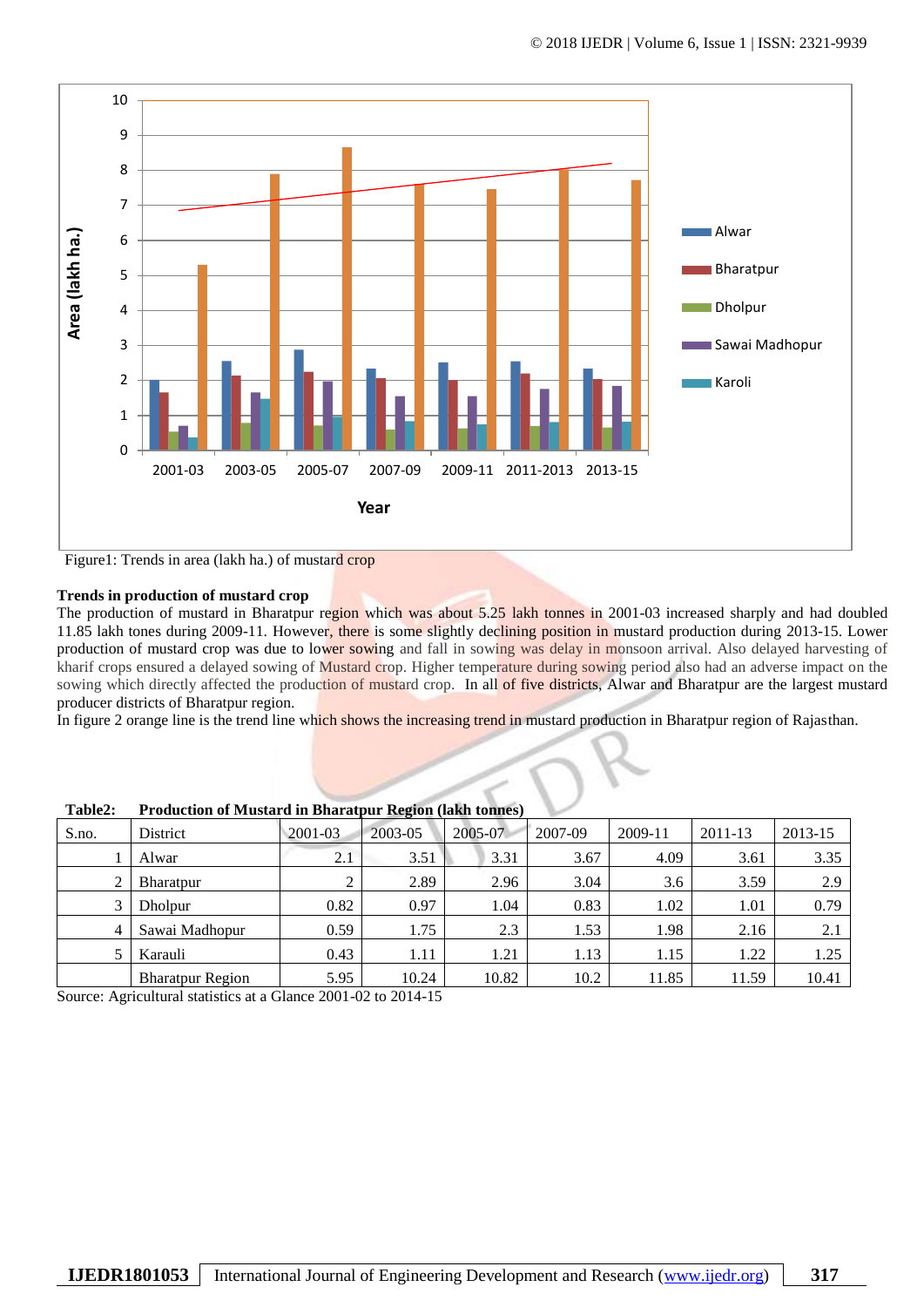

Figure2: Trends in production(lakh tones) of mustard crop

## **Trends in yield of mustard crop**

The yield of the mustard crop in Bharatpur region has also increased from 1057.5 kg/ha in 2001-03 to 1587.5 kg/ha in 2009-11. Alwar and Bharatpur districts are the most abundant districts in mustard productivity than any other districts of Bharatpur region. Crop damaged due to high temperature in Sawai Madhopur. The productivity may decrease due to deficient rains and a phase of severe hot weather in 2013-15. Farmers were concerned about the negative impact of the hot waves on yield. (Mustard crop survey report 2013-14)

| $S.no$ .       | District                | $2001 - 03$ | 2003-05 | 2005-07 | 2007-09 | 2009-11 | 2011-13 | 2013-15 |  |  |
|----------------|-------------------------|-------------|---------|---------|---------|---------|---------|---------|--|--|
|                | Alwar                   | 1018        | 1390    | 1222.5  | 1440    | 1624.5  | 1420.5  | 1426.5  |  |  |
|                | Bharatpur               | 1047.5      | 1359    | 1311    | 1451.5  | 1788    | 1635.5  | 1424    |  |  |
|                | Dholpur                 | 1271.5      | 1215.5  | 1457    | 1356.5  | 1618    | 1438    | 1205    |  |  |
| $\overline{4}$ | Sawai Madhopur          | 724         | 1069.5  | 1152    | 969.5   | 1283.5  | 1226    | 1139.5  |  |  |
|                | Karoli                  | 1108.5      | 1563.5  | 1246    | 1326    | 1537    | 1495    | 1506.5  |  |  |
|                | <b>Bharatpur Region</b> | 1057.5      | 1325    | 1269.5  | 1326.5  | 1587.5  | 1443.5  | 1347.5  |  |  |

**Table3: Yield of Mustard in Bharatpur Region ( kg/ha.)**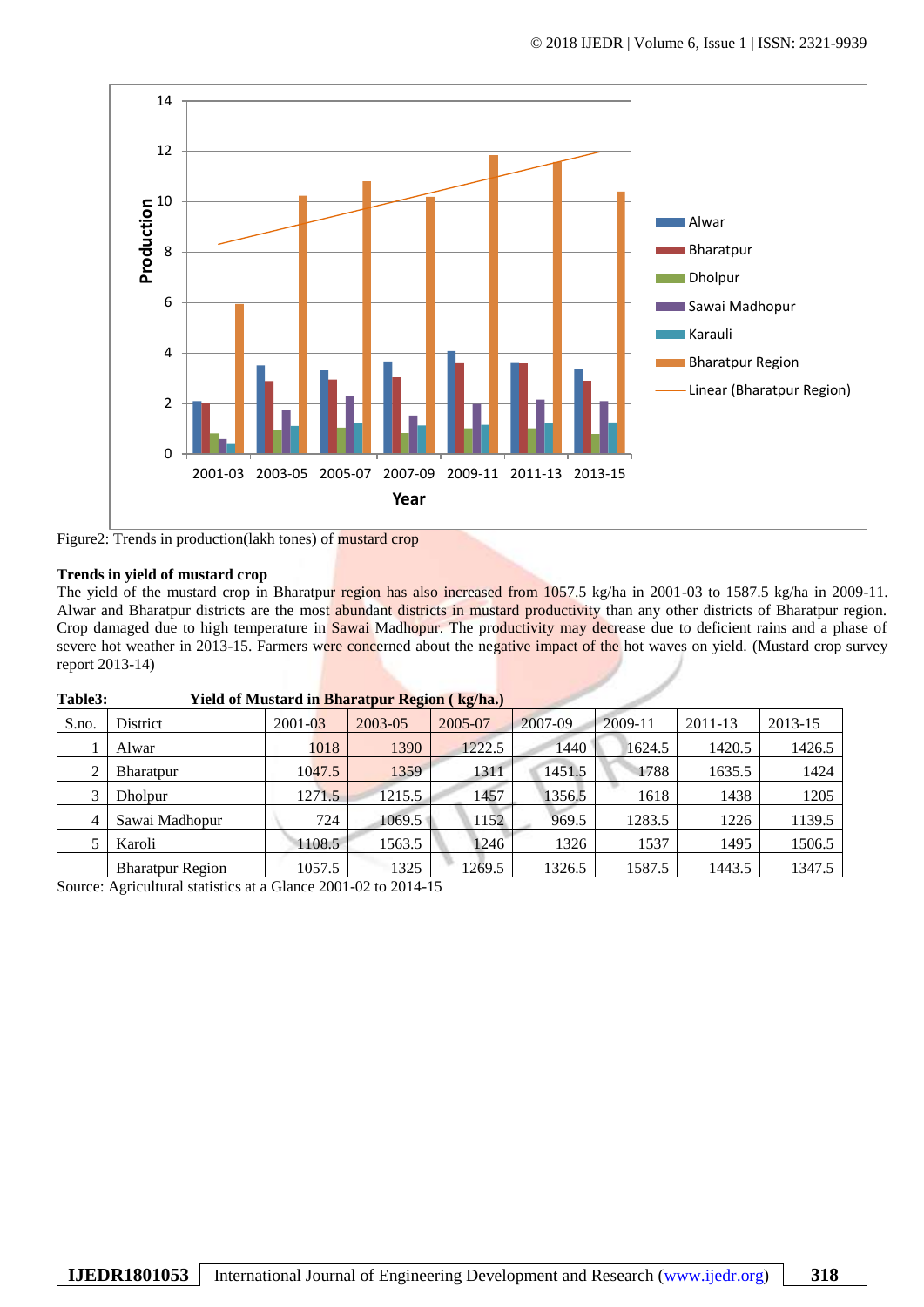

Figure3: Trend in yield (kg/ha.) of mustard crop

**Table 4:**

According to table 4, the area for the mustard crop in Rajasthan is 14.75 lakh ha. In 2001-03 which has increased and became 26.08 lakh ha. At 2013-15. In Bharatpur region, the area for mustard crop has increased from 5.31 lakh ha. in 2001-03 to 35.98 lakh ha. In 2013-15 which is 35.98% Rajasthan in 2001-03 and it remains 29.6% in 2013-15. Production of the mustard crop has also increased in Rajasthan from 15.43 lakh tones in 2001-03 to 32.49 lakh tones in 2013-15.

In Bharatpur region, the production for the mustard crop is 5.95 lakh tones in 2001-03 which is 38.56% of Rajasthan, and it has increased in 2013-15 by 10.41 lakh tones, and it is 32.02% of

Rajasthan. As similarly in comparison to Rajasthan the yield for the mustard crop is 1057.5 kg/ha in 2001-3 which is 102.02% of Rajasthan and in 2013-15 it is 1347.5 which is 108.49% of Rajasthan.



|             |           |            | $\overline{\phantom{a}}$ |      |                         |        |                |                   |        |
|-------------|-----------|------------|--------------------------|------|-------------------------|--------|----------------|-------------------|--------|
| <b>YEAR</b> | Rajasthan |            |                          |      | <b>Bharatpur Region</b> |        | % to Rajasthan |                   |        |
|             | Area      | Production | Yield                    | Area | <b>Production</b>       | Yield  | Area           | <b>Production</b> | Yield  |
| 2001-03     | 14.75     | 15.43      | 1036.5                   | 5.31 | 5.95                    | 1057.5 | 35.98          | 38.56             | 102.02 |
| 2003-05     | 26.74     | 32.76      | 1240                     | 7.9  | 10.25                   | 1325   | 29.54          | 31.28             | 106.85 |
| 2005-07     | 33.29     | 40.76      | 1223.5                   | 8.66 | 10.82                   | 1269.5 | 26.02          | 26.55             | 103.75 |
| 2007-09     | 25.98     | 29.09      | 1111.5                   | 7.61 | 10.2                    | 1326.5 | 29.31          | 35.07             | 119.34 |
| 2009-11     | 23.51     | 33.98      | 1438                     | 7.46 | 11.85                   | 1587.5 | 31.75          | 34.87             | 110.39 |
| 2011-13     | 25.83     | 33.55      | 1294.5                   | 8.02 | 11.6                    | 1443.5 | 31.08          | 34.57             | 111.51 |
| 2013-15     | 26.08     | 32.49      | 1242                     | 7.72 | 10.41                   | 1347.5 | 29.6           | 32.02             | 108.49 |

**Comparison in Area(lakh ha.) ,Prod.(lakh tones) & Yield(kg/ha.) of Bharatpur Region toRajasthan**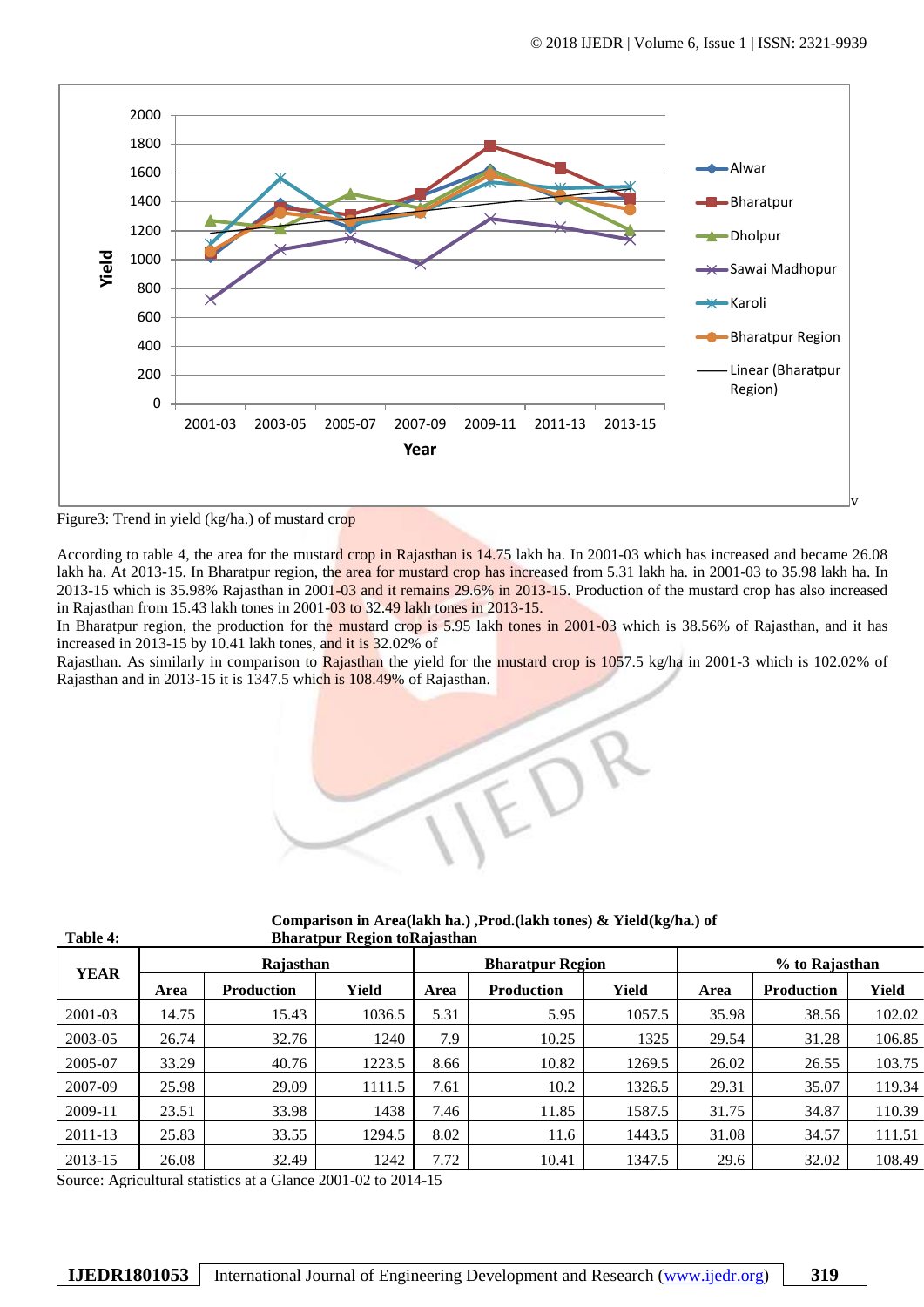

Figure 4: Comparison trends in APY of Bharatpur region to Rajasthan A: Area P: Production Y: Yield

# **Conclusion**

The Present study has discussed the trends of the area, production, and yield for the mustard crop in Bharatpur region of Rajasthan. The production of the mustard crop in Bharatpur region has been witnessing an increasing trend since the 2001-2013 decade due to increasing usage of mustard seed oil in food. Moreover, high domestic demand for it was also one of the reasons for the rise in production. Despite moderate decline in area under mustard seed cultivation, there was a drastic fall in the production during 2013-15 (Figure 4) mainly because of dramatic fall in the yield level from 1443.5 kg/ha in 2011-13 to 1347.5 kg/ha in 2013-15 due to unfavorable weather condition. Lower sowing is also one of the reason of lower production. (Mustard seed survey report 2013-14)

Bharatpur and Alwar districts raise rapeseed-mustard percent with irrigation facility. Alwar, Bharatpur and Sawai Madhopur districts are having the most extensive sown area and largest producers of the mustard crop.

The current level of mustard production and the prevailing trends in the area, production, and productivity of mustard oils availability in the country are way below the requirements. This scenario needs to be reversed if the country has to achieve selfsufficiency in mustard production and reduce our dependence on imports of edible oils. The major avenues for future

increases in mustard production are expected to come from enhancement in productivity of this crop. To realize this expectation, a proper mix of technologies and strategies needs to be put in place.

## **References**

- Amar Singh and Kusum Kothari(2013), "Oilseed Brassica crop in Bharatpur eastern district of Rajasthan"- A Case Study, ISBN 978-81-7791-132-9 *Krishi Vigyan Kendra, (SKRAU), Kumher, Bharatpur (Raj) India*
- Premila Sadhni Nailker,(2013) "Trends in Production & Trade of major crop products in Fiji" University of the South Pacific, Alafia Samoa
- Elumalai Kannam and Sujata Sundaram (2011), "Analysis of Trends in India's Agricultural Growth" ISBN 978-81- 7791-132-9 The Institute for Social and Economic Change, Bangalore
- P.K.Rai, "Enhancing Rapeseed-Mustard Production & Productivity" ICAR Directorate of R-M Research Center, Sewar Bharatpur Rajasthan
- Anonymous ( 2001-2015). Agricultural statistics at a glance. Directorate of Economics & Statistics, Department of Agriculture & Cooperation, Delhi.
- Arvind Kumar, O.P. Premi & Lizo Thomas, "Rapeseed-Mustard cultivation in India" An overview- National Research Centre on Rapeseed-Mustard, Bharatpur